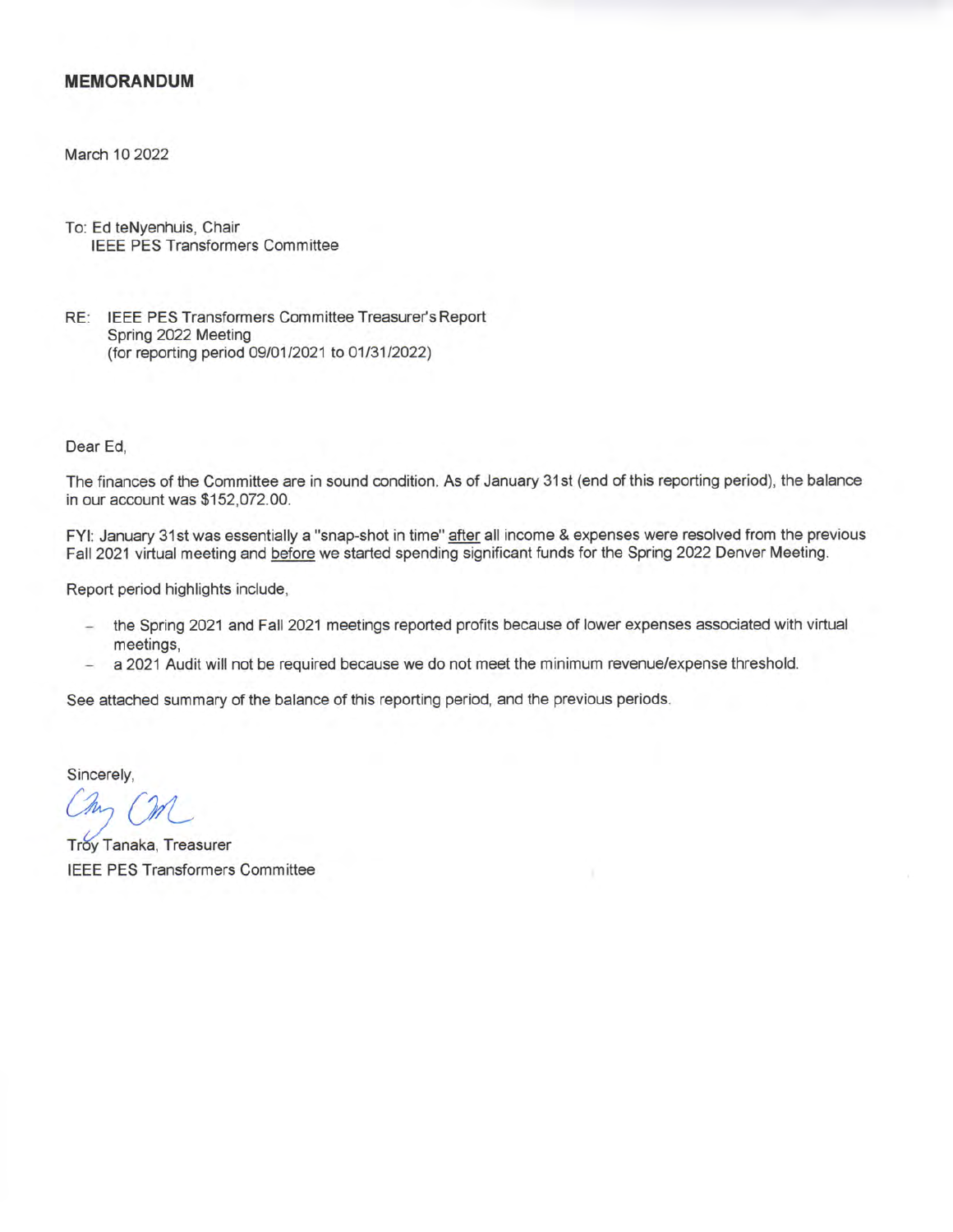## **IEEE PES TRANSFORMERS COMMITTEE**

## **Treasurer's Report - Spring 2022**

**(for reporting period 09/01/2021 to 01/31/2022)**

|             | AAAAA Balance before Spring 2020 Meeting, as of 01/31/2020                                                                        | \$119,318.89     |
|-------------|-----------------------------------------------------------------------------------------------------------------------------------|------------------|
| <b>AAAA</b> | Balance before Fall 2020 Meeting, as of 08/31/2020                                                                                | \$110,945.49     |
| <b>AAA</b>  | Balance before Spring 2021 Meeting, as of 1/31/2021                                                                               | \$139,774.19     |
| AA          | Balance before Fall 2021 Meeting, as of 8/31/2021                                                                                 | \$163,032.50     |
|             | Misc Income, not related to a specific meeting                                                                                    |                  |
|             | <b>B.1</b> interest, approx 6 months                                                                                              | \$206.53         |
|             | B.2 misc income; shirt sales, CD-ROM sales, book sales, etc.                                                                      | \$0.00           |
| B           | Total Misc Income, not meeting related                                                                                            | \$206.53         |
|             | Misc Expenses, not related to a specific meeting                                                                                  |                  |
|             | c.1 subscription fees, 123Signup, Authorized Net, Paypal                                                                          | (\$258.10)       |
|             | c.2 awards                                                                                                                        | (\$135.70)       |
|             | c.3 equipment purchases; projectors & cases, etc.                                                                                 | \$0.00           |
|             | c.4 technology; RFID tech, meeting app, WiFi equip, printers & ink, cables, etc<br>c.5 conferences, PES GM, remote meetings, etc. | \$0.00<br>\$0.00 |
|             | c.6 other misc. expenses; shirts, audit, books, office supplies, name badges, etc.                                                | \$0.00           |
|             | c.7 memorial                                                                                                                      | \$0.00           |
| C           | Total Misc. Expenses, not meeting related                                                                                         | (\$393.80)       |
|             |                                                                                                                                   |                  |
|             | <b>Spring 2021 Meeting</b>                                                                                                        |                  |
|             | D.1 late income, meeting registrations (rolling reserve paybacks)                                                                 | \$0.00           |
|             | D.2 misc late income (incentives, late sponsor contributions, etc.)                                                               | \$0.00           |
|             | D.3 late meeting expenses                                                                                                         | (\$95.50)        |
| D           | Total Late Income/(expenses), Spring 2021 Meeting                                                                                 | (\$95.50)        |
|             | reported prelim. gain/(loss), as of 08/31/2021, from previous Treasurer's Report                                                  | \$20,812.30      |
|             | Actual Gain/(Loss), Spring 2021 Meeting                                                                                           | \$20,716.80      |
|             | Fall 2021 Meeting                                                                                                                 |                  |
|             | E.1 income, meeting registrations                                                                                                 | \$73,480.00      |
|             | E.2 income, coffee break sponsors                                                                                                 | \$0.00           |
|             | E.3 meeting expenses                                                                                                              | (\$54,424.40)    |
| Е           | Income minus expenses (between 09/01/2021 and 01/31/2022)                                                                         | \$19,055.60      |
|             | meeting income (expenses), before 08/31/2021                                                                                      | \$0.00           |
|             | Preliminary Gain/(Loss), Fall 2021 Meeting                                                                                        | \$19,055.60      |
|             |                                                                                                                                   |                  |
|             | <b>Expenses, Future Meetings (deposits paid, etc)</b>                                                                             |                  |
| FF.         | future meeting income (expenses), paid 02/01/2021 to 08/31/2021                                                                   | \$0.00           |
| <b>FFF</b>  | future meeting income (expenses), paid 09/01/2021 to 01/31/2022                                                                   | (\$10,000.00)    |
| G           | Net Income (loss), between Spring 2021 and Fall 2021 meetings (B+C+D+E)                                                           | \$18,772.83      |
| A           | Balance before Spring 2022 Meeting, as of 01/31/2022 [(AA + FFF) + G]                                                             | \$171,805.33     |

\* Note - This balance includes the transfer forward of three previous sponsorships.